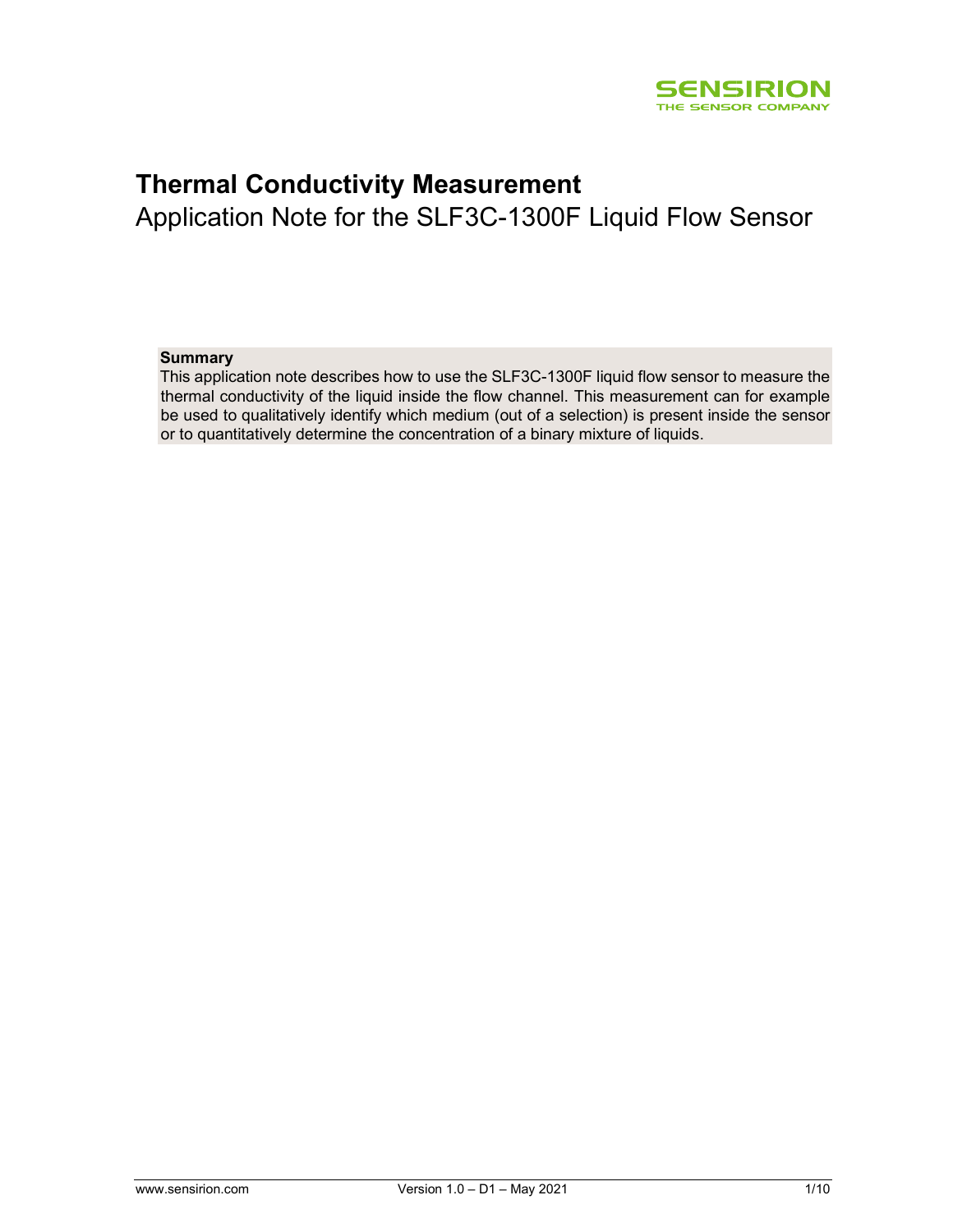

# **Contents**

| 1 Introduction                   | 3  |
|----------------------------------|----|
| 2 Measurement Sequence           | .5 |
| 3 Output Interpretation          | 6. |
| 4 Digital Interface Description  |    |
| 5. Headquarters and Subsidiaries | 10 |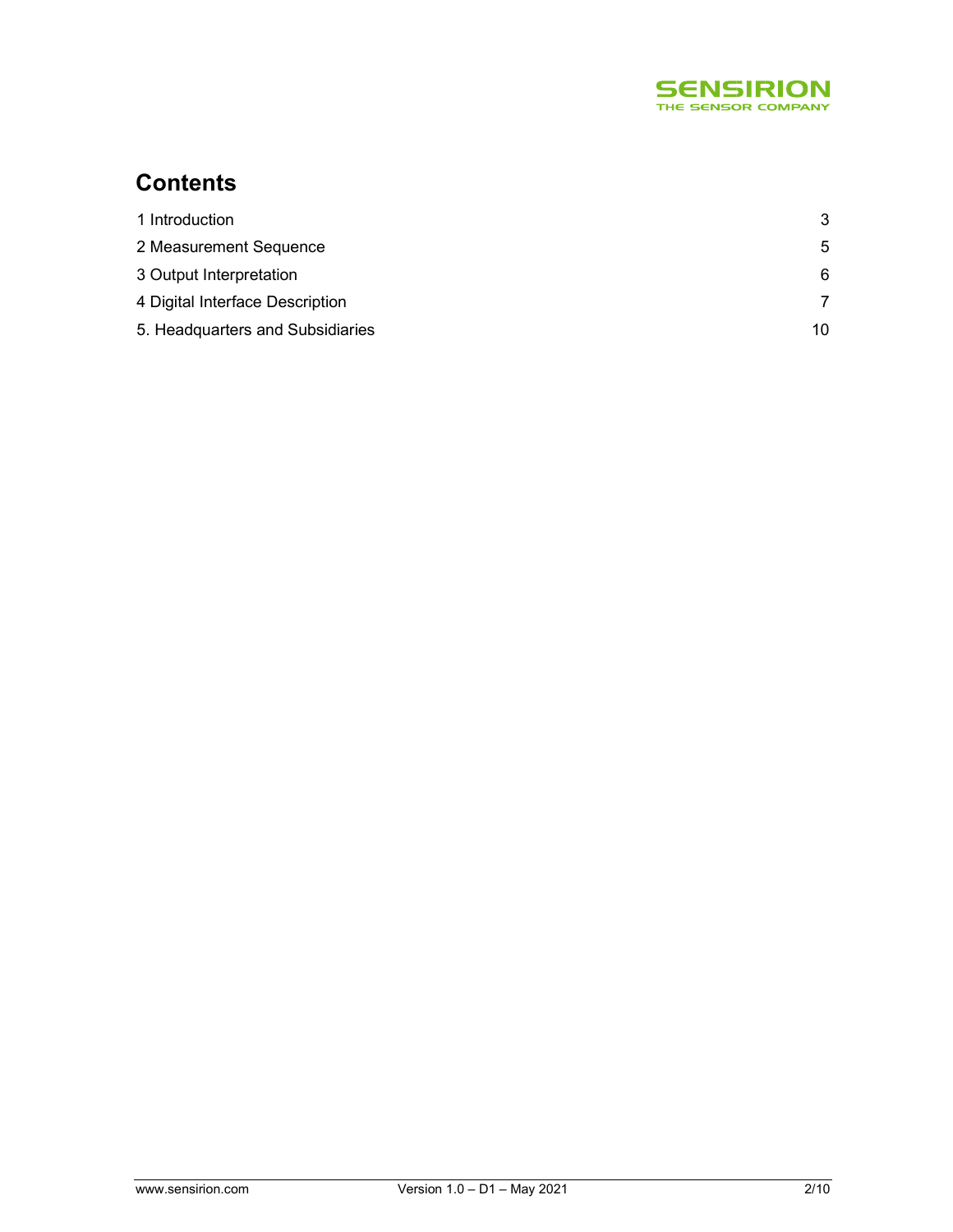

# 1 Introduction

# 1.1 Thermal Conductivity Measurement

The Sensirion liquid flow sensors SLF3C-1300F can be operated in a special mode to measure the thermal conductivity of the liquid (or more general: the medium) inside the sensor.

At zero flow, the thermal conductivity of the medium determines the heat transport away from the sensor's microheater. A higher thermal conductivity leads to a stronger cooling and hence to a lower heater temperature. This is illustrated in Figure 1 below.



Figure 1: Thermal conductivity measurement at zero flow. Left: Air has a low thermal conductivity, leading to a higher heater temperature. Right: Water has a high thermal conductivity, leading to a lower heater temperature.

The SLF3C-1300F sensors provide the result of the thermal conductivity measurement in arbitrary units, which are scaled such that the output for air is 100 and the output for water is 10'000. These arbitrary units can be used as an approximate measure for the thermal conductivity of the medium. For reference, the thermal conductivity of some common liquids as well as air are listed in Table 1 below.

| Medium               | Thermal conductivity (W/m | Sensor output (arbitrary<br>units) |
|----------------------|---------------------------|------------------------------------|
| Water                | 0.607                     | 10'000                             |
| Glycerol             | 0.292                     |                                    |
| Ethanol              | 0.169                     |                                    |
| Isopropyl<br>alcohol | 0.135                     |                                    |
| Diesel fuel          | 0.13                      |                                    |
| Air                  | 0.026                     | 100                                |

Table 1: Thermal conductivity of selected media (all at 25°C, 1 bar abs.)

The following two sections describe two possible applications of the thermal conductivity measurement.

## 1.2 Use Case 1: Media Recognition

Complex fluidic systems increase the risks for errors during service intervals and thus even highly trained technical personnel can potentially mix up connections between fluidic lines or replenish reagent reservoirs in the wrong order. A thermal conductivity measurement in the fluid line allows the instrument to check that the correct liquid has been connected to the respective line and to raise an alarm if a liquid with unexpected thermal conductivity is detected.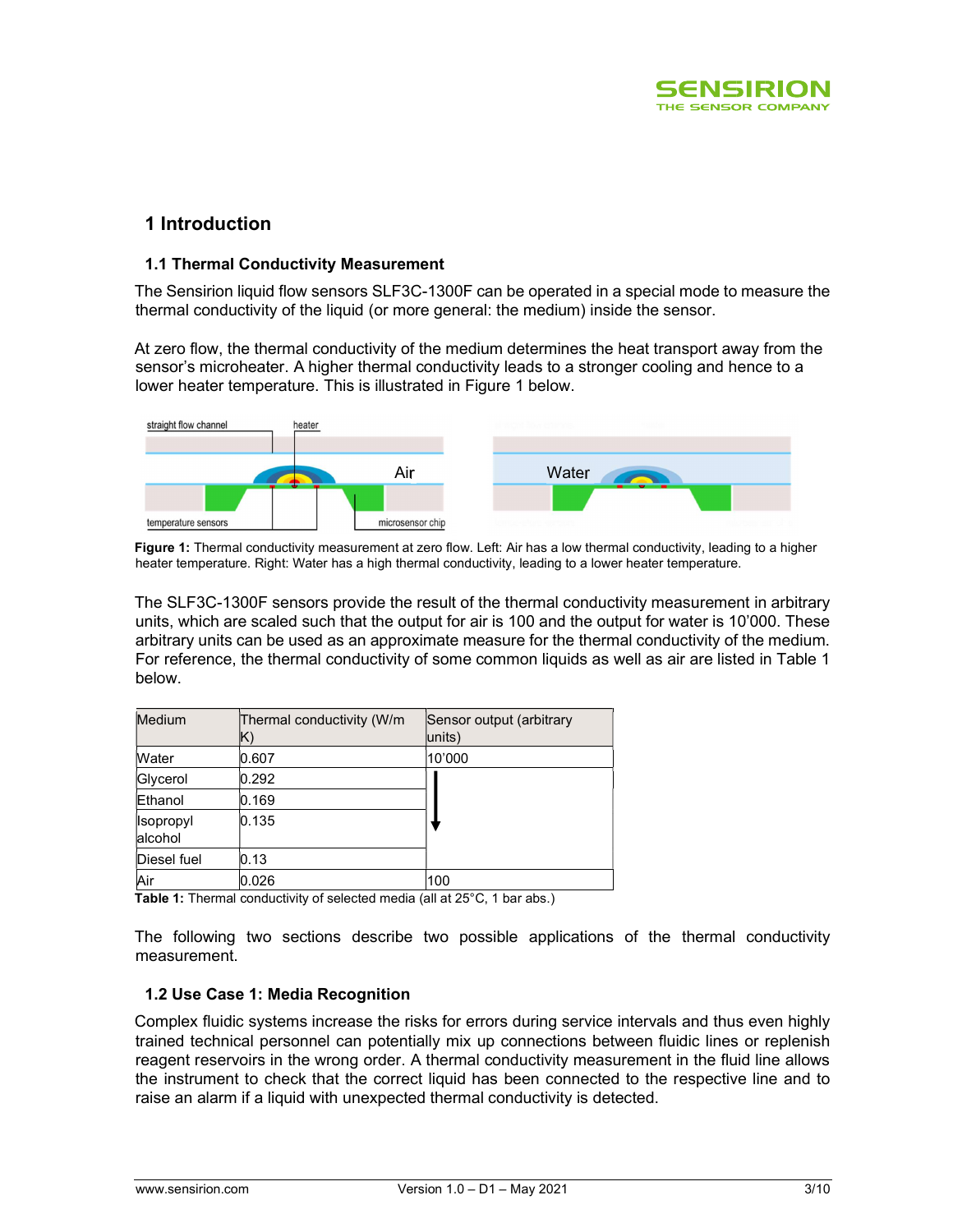

# 1.3 Use Case 2: Concentration Measurement

Many liquids are binary mixtures of two main components. Examples include:

- Milk (milk fat in water)
- **Engine coolant (antifreeze in water)**
- **Diesel exhaust fluid (urea in water)**

The concentration of a test liquid can be determined if the thermal conductivity (in arbitrary units) is measured and the calibration curve from arbitrary units to concentration is known. For a given combination of two constituents, the calibration curve can readily be obtained by measuring the sensor output (in arbitrary units) for a handful of samples with known concentrations of the mixture.

# 1.4 Temperature Compensation

The thermal conductivity of every liquid changes with its temperature. If the measurement is not always done at the same temperature, this effect needs to be considered. As the temperature dependency of every liquid is different (see Fig. 2) it is not possible to offer a universal temperature compensation. This must be done by the customer by using the temperature-output of the sensor.



Figure 2: Behavior of thermal conductivity with respect to the temperature of different liquids.

A correction factor that is a good starting point for oil in water mixtures (single digit percentage of oil in water) is  $TC_{\text{compensated}} = TC_{\text{raw}} / (1+1.35e-3*(T-25°C))$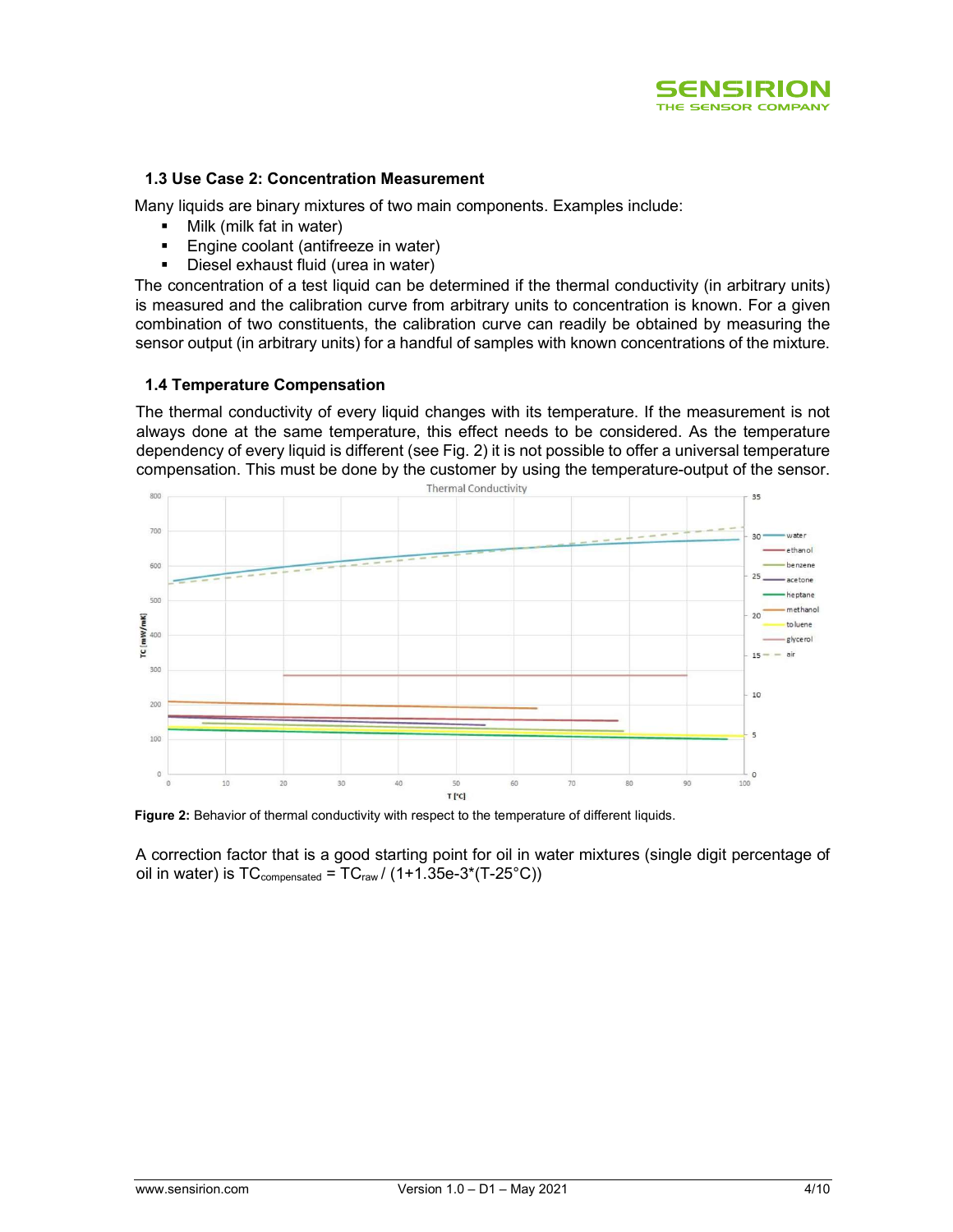

# 2 Measurement Sequence

For a precise thermal conductivity measurement using the SLF3C-1300F sensor, the following recipe should be followed:

# Priming

1. Completely fill the sensor with the liquid to be measured

 $\Rightarrow$  If several different liquids shall be measured one after each other, flush thoroughly with the new liquid to avoid carry-over of the previous liquids to consecutive measurements.

2. Completely halt the flow (stop the pump, close the valve)

# Zero-flow confirmation

For a precise thermal conductivity measurement, it is necessary that the medium is standing still inside the sensor. This can be verified by measuring the flow rate and confirming that there is no flow. As is pointed out in the SLF3x sensor datasheets, after starting the measurement it takes a short time before the flow measurement reaches the best accuracy. Therefore, the first measurement should be discarded.

- 3. Start the flow measurement (start continuous measurement, I<sup>2</sup>C command 0x3608; see the SLF3x sensor datasheets for details)
- 4. Wait 100 milliseconds
- 5. Read out the first flow measurement and discard it (send  $1^2C$  read header; see the SLF3x sensor datasheets for details)

- 6. Wait 100 milliseconds.
- 7. Read out the flow measurement again (send  $I^2C$  read header; see the SLF3x sensor datasheets for details.)
	- $\Rightarrow$  Only proceed if the flow rate is zero (within the experimental uncertainty, see the SLF3x sensor datasheets for details on the sensors' offset). Otherwise, repeat steps 6 and 7 to continue reading the flow rate every 100 milliseconds until the flow has come to a full stop.
- 8. Stop the flow measurement (stop continuous measurement, I<sup>2</sup>C command 0x3FF9; see the SLF3x sensor datasheets for details.)
- 9. Wait 0.5 milliseconds for the flow measurement to terminate.

# Thermal conductivity measurement

The thermal conductivity measurement itself is triggered by a single command, after which the result can be read out exactly once. If another thermal conductivity measurement shall be performed, the concentration measurement command needs to be sent again.

- 10. Trigger the concentration measurement (I<sup>2</sup>C command 0x3646; see section 4 below)
- 11. Wait 2.3 seconds for the measurement to complete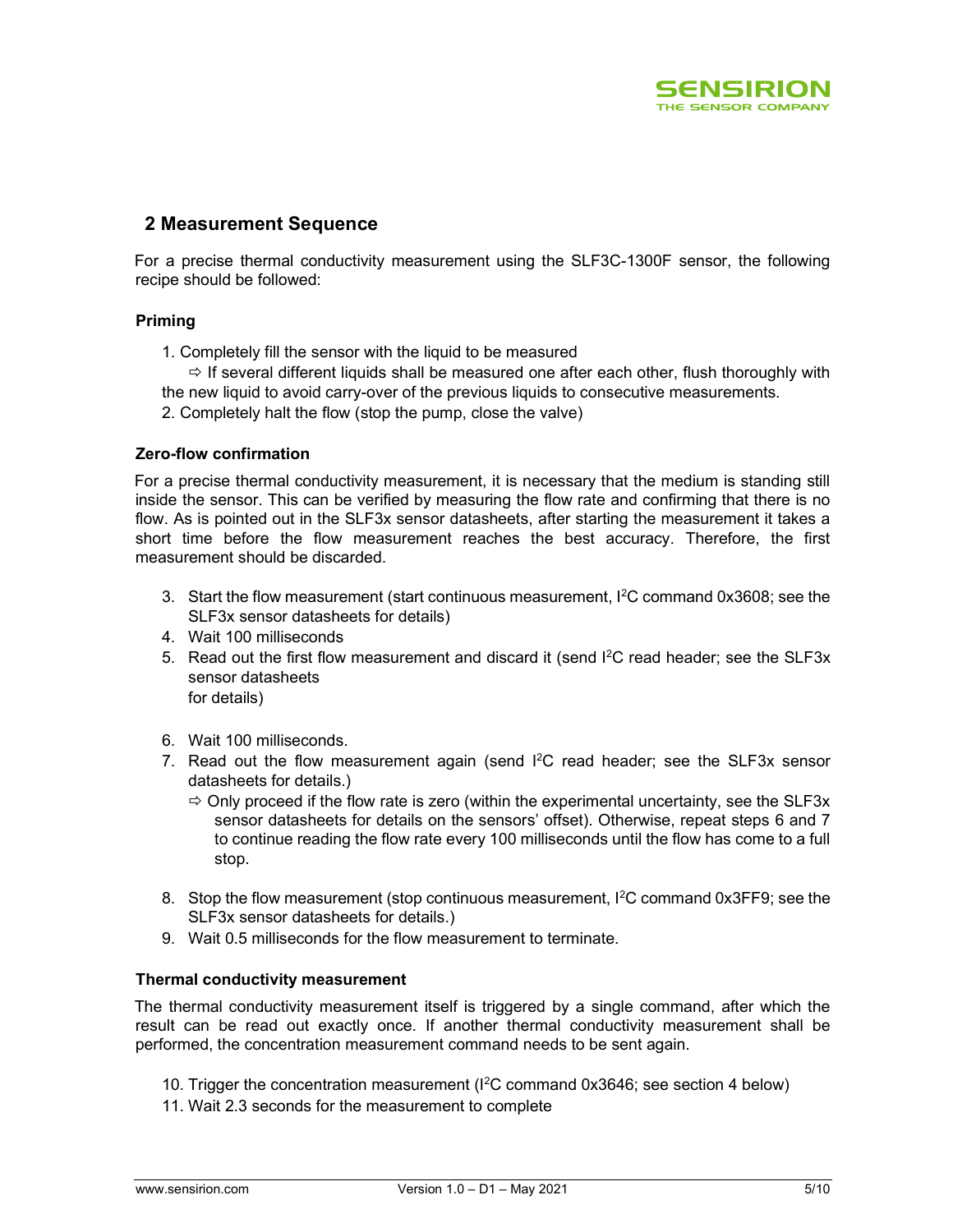

- 12. Read out the thermal conductivity measurement result as well as the temperature and the delta-temperature signals (send I<sup>2</sup>C read header; see section 4 below)
	- $\Rightarrow$  Check that the delta-temperature signal (see section 4.3 below) is low (below ±0.02 °C). If there is a larger delta-temperature, this is a sign that the liquid temperature and the sensor temperature have not yet reached the equilibrium. In this case, repeat the concentration measurement from step 10. Otherwise use the measurement result depending on the application, for example as described in the next section.

# 3 Output Interpretation

# 3.1 Media Recognition

The thermal conductivity measurement may be used to distinguish and identify different liquids, provided that they have different thermal conductivity values.



Figure 3: Thermal conductivity for selected fluids. Sensor output in arbitrary units and literature values in W/m K.

As can be seen from Figure 3 above, different liquids such as e.g. Ethanol, Glycerol or Water can clearly be qualitatively distinguished – and hence identified – based on the sensor's thermal conductivity measurement.

## 3.2 Concentration Measurement

In binary mixtures of two constituents with different thermal conductivity, the concentration of the two components can be quantitatively determined by measuring the thermal conductivity of the mixture.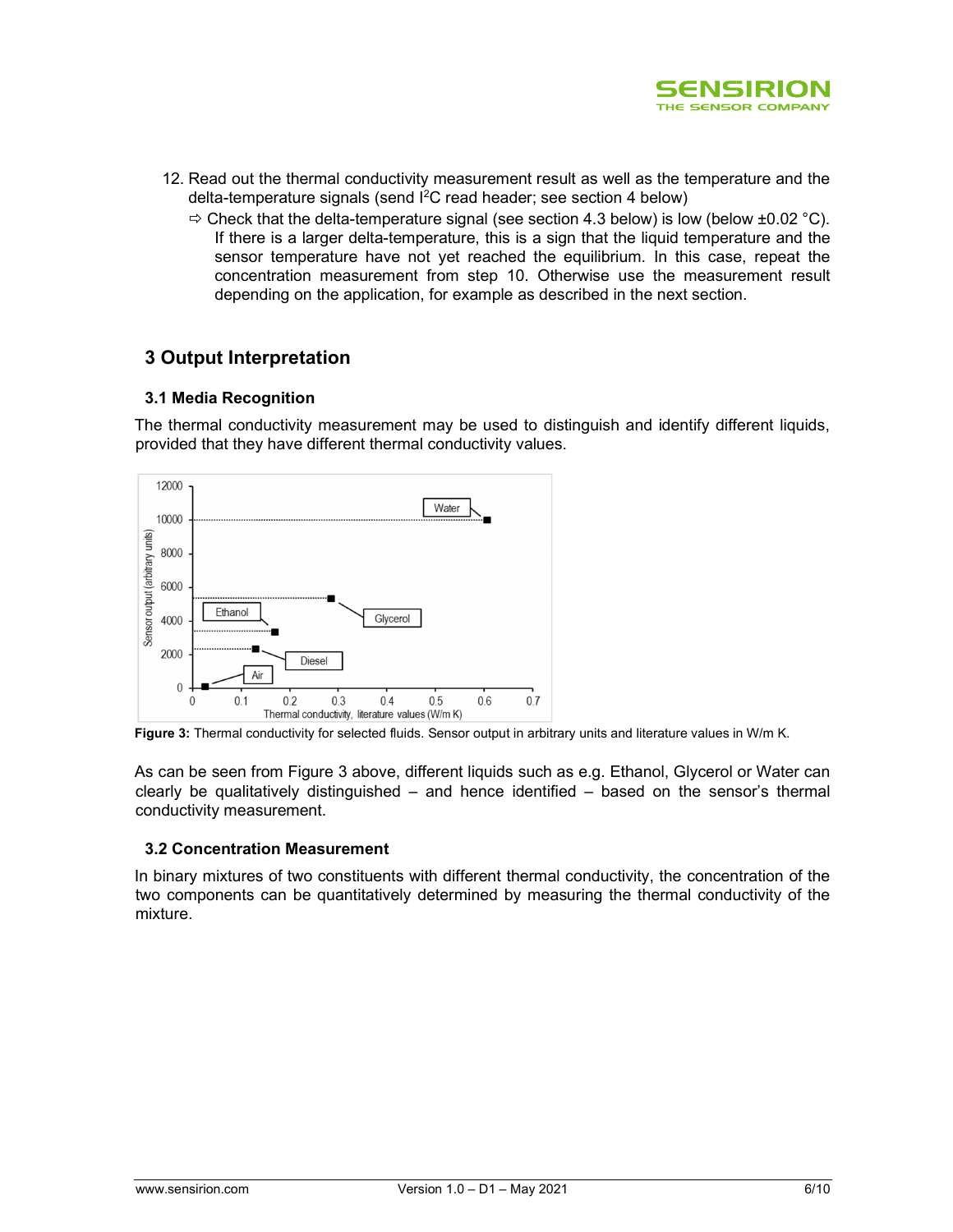



Figure 4: Sensor output vs. milk fat concentration. The dashed black line determined by measuring two anchor points (1.5% semi-skimmed milk and 15% cream, black squares) can be used to determine the fat concentration of other types of milk, e.g. 3.5% whole milk (green square).

For such a quantitative measurement, first the calibration curve for the mixture needs to be determined. In the present example, two corner points are used to establish the calibration curve (dashed line): 1.5% semi-skimmed milk and 15% cream (black squares). Using this calibration curve, the concentration of milk with an intermediate fat concentration can be determined. In this example, we measure 3.5% whole milk and effectively obtain a 3.5% fat concentration (green square).

# 4 Digital Interface Description

The sensor's digital interface is compatible with the  $I^2C$  protocol. This chapter describes the extended command set which is needed to run the thermal conductivity measurement. For general information on the SLF3x liquid flow sensors and basic commands, see the sensors' datasheets on www.sensirion.com/slf3x.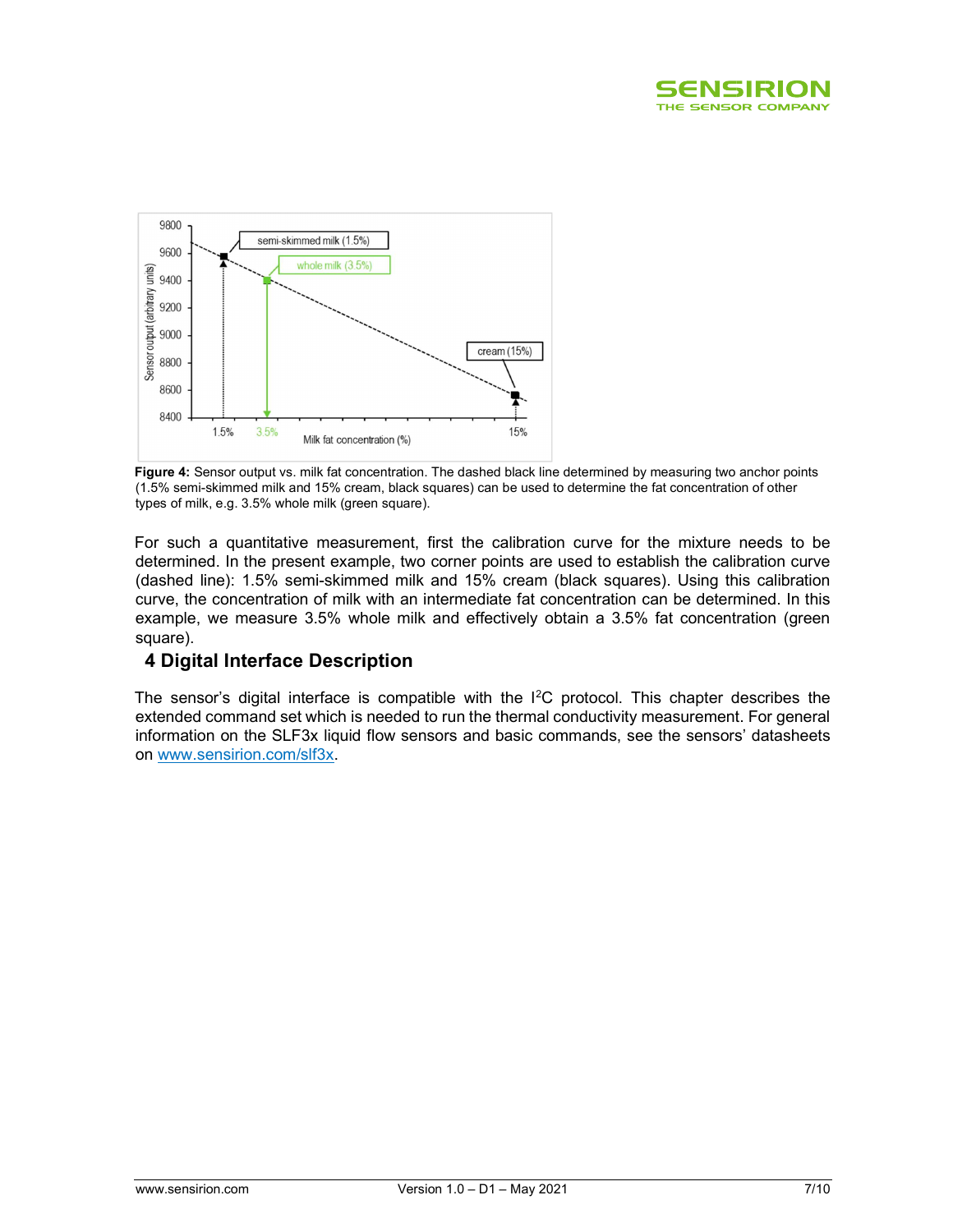

# 4.1 <sup>2</sup>C Sequence

The commands are 16 bits long. Data is read from the sensor in multiples of 16-bit words, each followed by an 8-bit checksum to ensure communication reliability.

<sup>2</sup>C master sends the write header and writes a 16 bit command  $\frac{1}{6}$  I2CAdr[6:0] W Cmd[15:8] Cmd[7:0] <sup>12</sup>C master sends the read header and receives multiple 16bit words with CRC byte. Start Stop I2CAdr[6:0] RĎ Data1[15:8] Data1[7:0] **CRC1[7:0]** Data2[15:8] Data2[7:0] ই CRC2[7:0] Stop DataX[15:8] DataX<sub>[7:0</sub>] CRCXI7:0

Dark areas with white text indicate that the sensor controls the SDA (Data) line.

The I<sup>2</sup>C read sequences can be aborted with a NACK and STOP condition.

## 4.2 I<sup>2</sup>C Command

The thermal conductivity measurement itself is triggered by a single, specific  $1^2C$  command. The remaining commands needed for the entire measurement sequence are described in the sensors' datasheets.

## 4.3 Perform Thermal Conductivity Measurement

The sensor measures the thermal conductivity, the sensor temperature and the delta-temperature (a measure for the temperature difference between the liquid and the sensor). All three signals can be read simultaneously.

| Command                                                | Command code (Hex) | Description                                                                                                                                                                                      |
|--------------------------------------------------------|--------------------|--------------------------------------------------------------------------------------------------------------------------------------------------------------------------------------------------|
| Trigger single<br>thermal conductivity<br>Imeasurement | 0x3646             | This command starts the thermal conductivity<br>Imeasurement. The measurement takes<br>approx. 2.3 seconds. After completion, the<br>heater is switched off and the sensor enters<br>lidle mode. |

Table 2: I<sup>2</sup>C command to perform the thermal conductivity measurement

After the command has been sent, the sensor performs one thermal conductivity measurement. The measurement takes approximately 2.3 seconds. When the measurement finishes, the sensor's heater is automatically switched off, the sensor enters idle mode, and the result can be read out anytime by sending a single  $1^2C$  read header.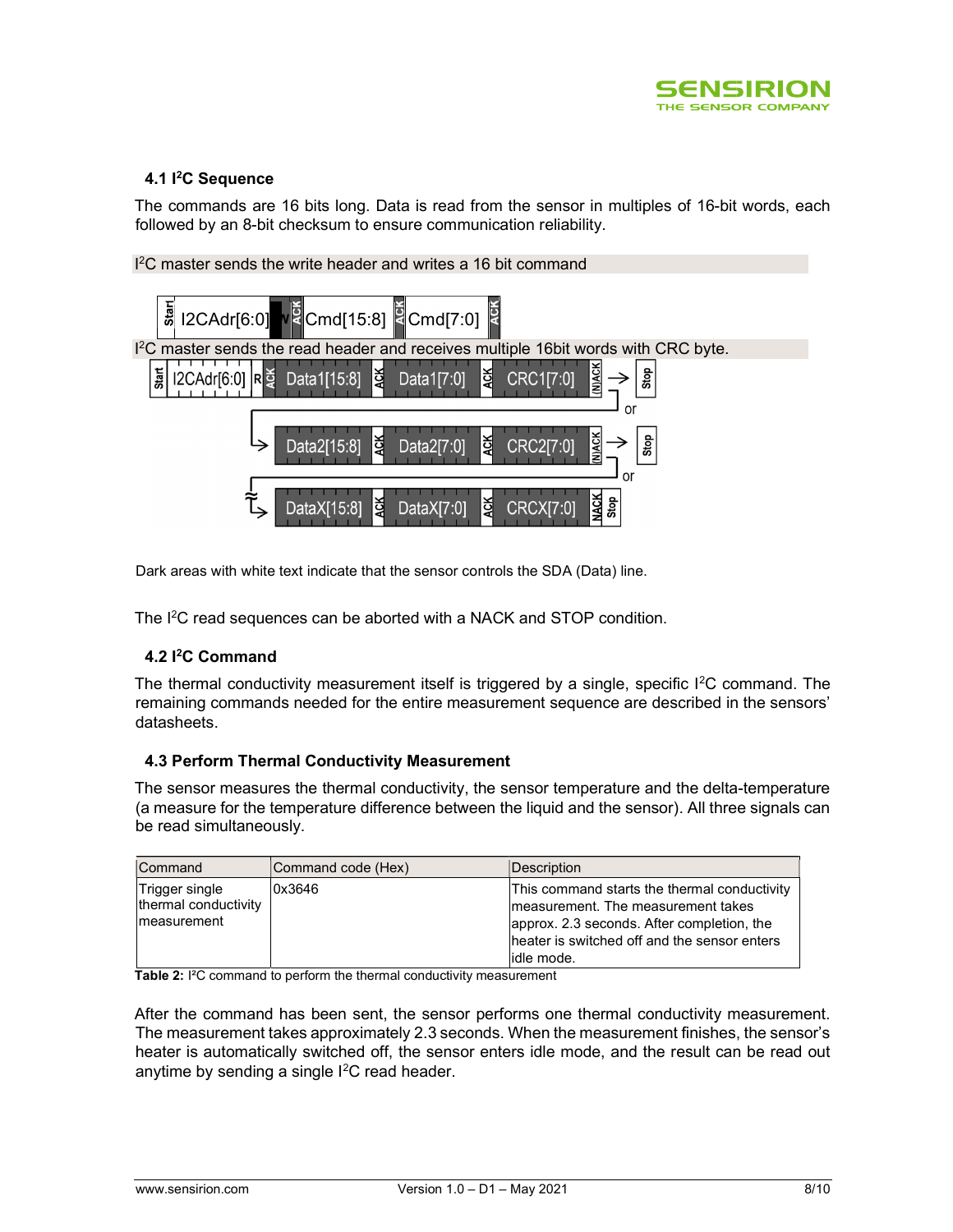

If the result is requested while no measurement data is available yet, the sensor will respond with a NACK to the  $I^2C$  read header ( $I^2C$  address + read bit).

| Preceding command Consecutive read                     |                                                                                                                                                                                                                                        | Description                                                                                                                                                                                                                                                                           |
|--------------------------------------------------------|----------------------------------------------------------------------------------------------------------------------------------------------------------------------------------------------------------------------------------------|---------------------------------------------------------------------------------------------------------------------------------------------------------------------------------------------------------------------------------------------------------------------------------------|
| Trigger single<br>thermal conductivity<br>Imeasurement | Byte1: Thermal Conductivity 8msb<br>Byte2: Thermal Conductivity 8lsb<br>Byte3: CRC<br>Byte4: Temperature 8msb<br>Byte5: Temperature 8lsb<br>Byte6: CRC<br>Byte7: Delta-Temperature 8msb<br>Byte8: Delta-Temperature 8lsb<br>Byte9: CRC | After the thermal conductivity measurement is<br>finished, the measurement results can be read<br>lout.<br>The temperature and the delta temperature<br>signals don't need to be read out (every time).<br>The read sequence can be aborted by a<br><b>NACK</b> and a STOP condition. |

Table 3: Read out of thermal conductivity measurement and auxiliary data

## 4.4 Conversion to Physical Values

The sensor output is converted to physical values using the following scale factors.

# 4.5 Scale Factors

| Parameter               | SLF3x                    |
|-------------------------|--------------------------|
| Thermal<br>conductivity | 1 (arbitrary units)      |
| Temperature             | $200$ (°C) <sup>-1</sup> |
| Delta-temperature       | 1000 (°C)-1              |

Table 4: Scale factors

## 4.6 Thermal Conductivity

The thermal conductivity signal read from the sensor is a 16-bit signed integer number (two's complement number ranging from -32768 … 32767). The value is provided in arbitrary units such that the signal is 100 for air and 10'000 for water. Use this signal to identify the medium which is inside the sensor or to determine the concentration of a binary mixture.

## 4.7 Temperature

The digital calibrated temperature signal read from the sensor is a 16-bit signed integer number (two's complement number ranging from -32768 … 32767). The integer value can be converted to the physical value by dividing it by the scale factor (temperature in  ${}^{\circ}C$  = sensor output  $\Box$  scale factor).

## 4.8 Delta-Temperature

The difference temperature between the sensor chip and the liquid inside the sensor is read from the sensor as a 16 bit signed integer number (two's complement number ranging from -32768 … 32767). The integer value can be converted to the physical value by dividing it by the scale factor (delta-temperature in  $°C =$  sensor output  $\square$  scale factor).